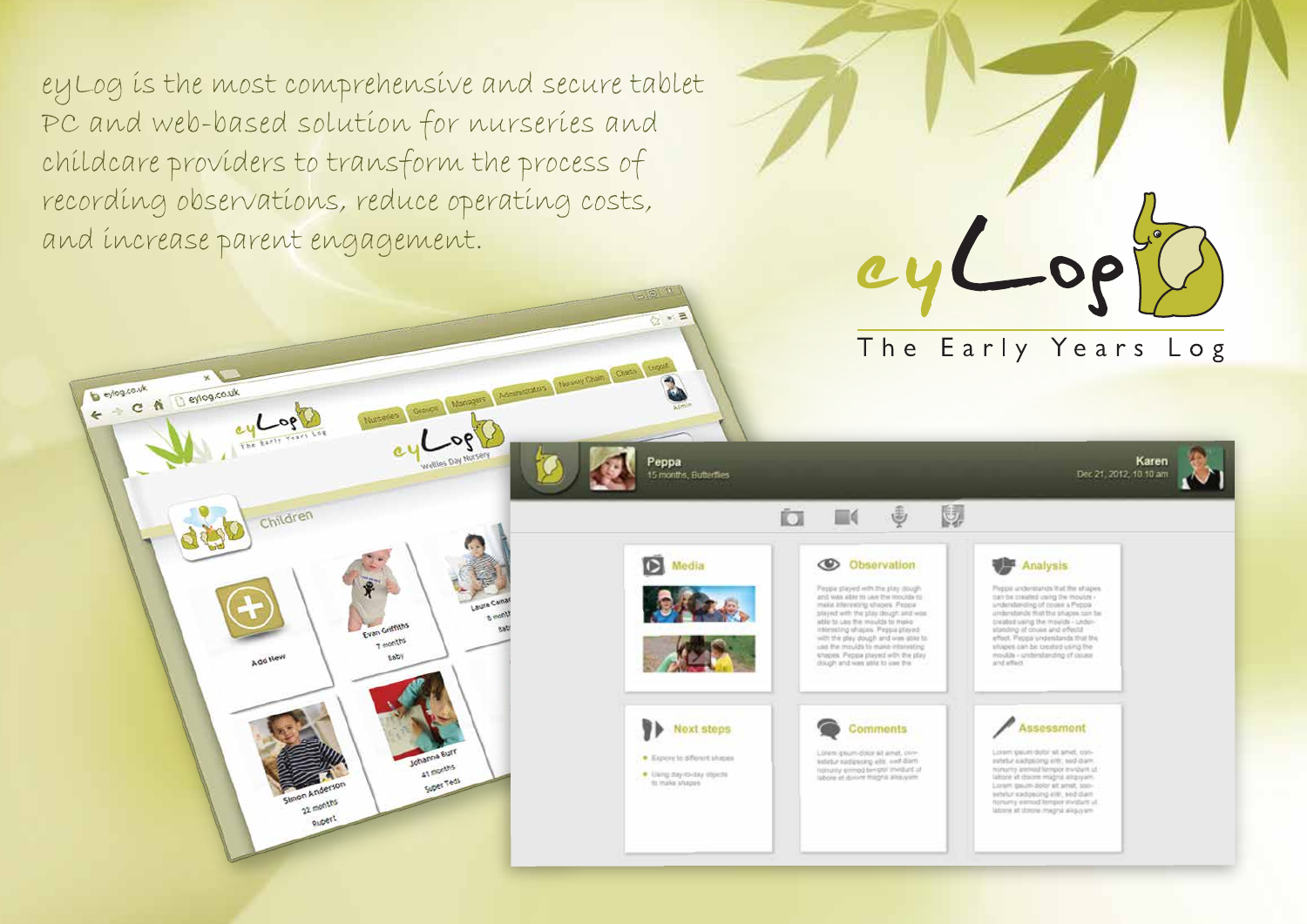

Issues With Paper Based Observations And Learning Journey

Lost/misplaced post-its and hand written notes

Printing, trimming and sticking photos to learning journey

Expensive colour print cartridges and paper

Linking Observations to EYFS assessments

Inadequate parent

rdequate parent Manual Planning<br>engagement and Progress Tracking Reports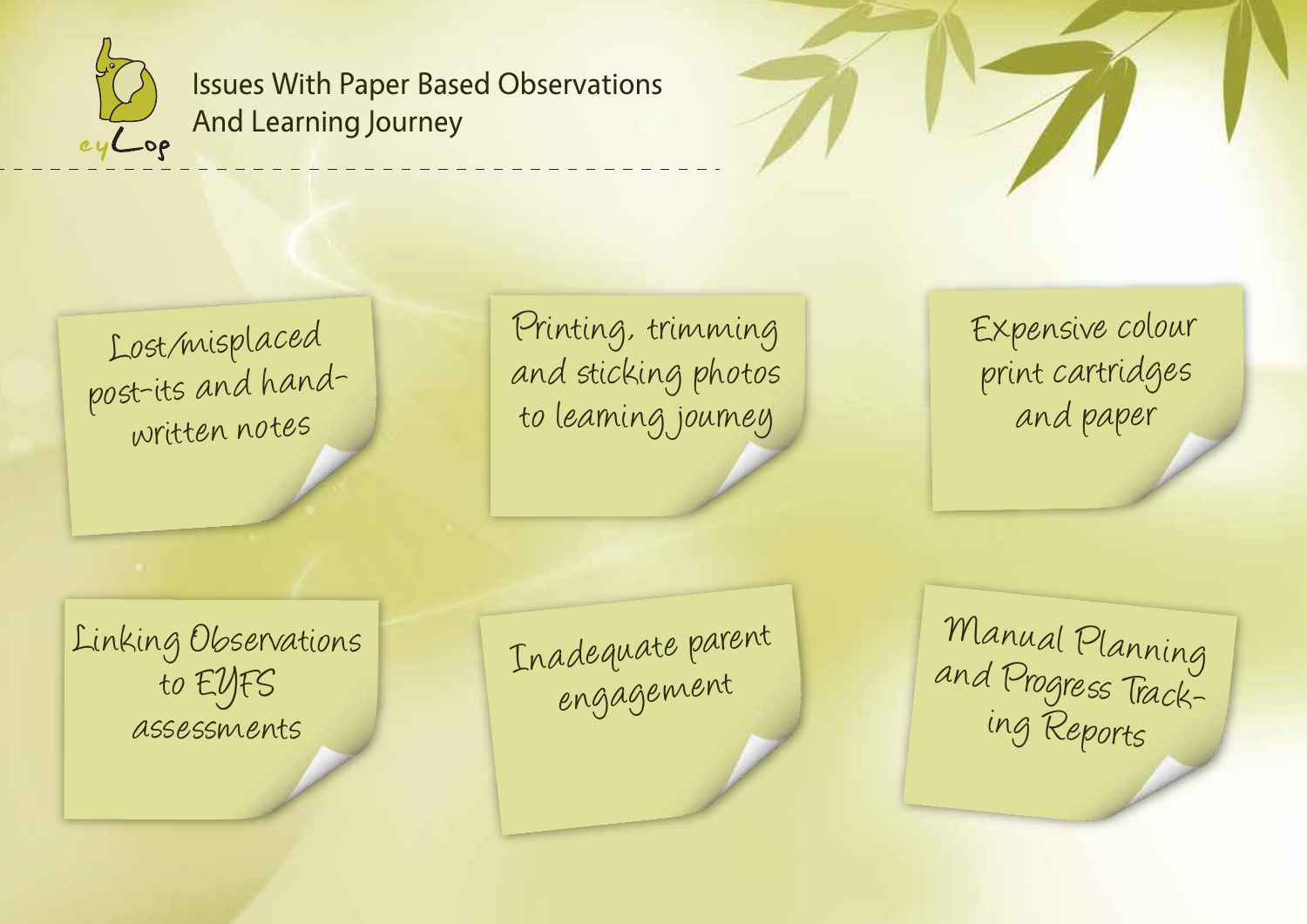eyLog Transforms The Process Of Recording Observations And Managing A Child's Learning Journey



eyLog eliminates paper-based observation sheets, post-it notes and manual linking of observations to EYFS assessments, thereby significantly reducing the effort and operational expenses. The smart and secure eyLog tablet devices enable media-rich observations with images, videos and audio clips. The automated and intelligent trackers/charts support detailed analysis of a child's progress. Finally, eyLog truly facilitates 'parents as partners in learning' enabling 360º engagement through instant online access of their child's learning journey and daily dairy, while allowing comments and contributions from home.

eyLog is the most comprehensive solution and enables practitioners to focus more on providing the best early years education to children - an ultimate aim of both nurseries and parents!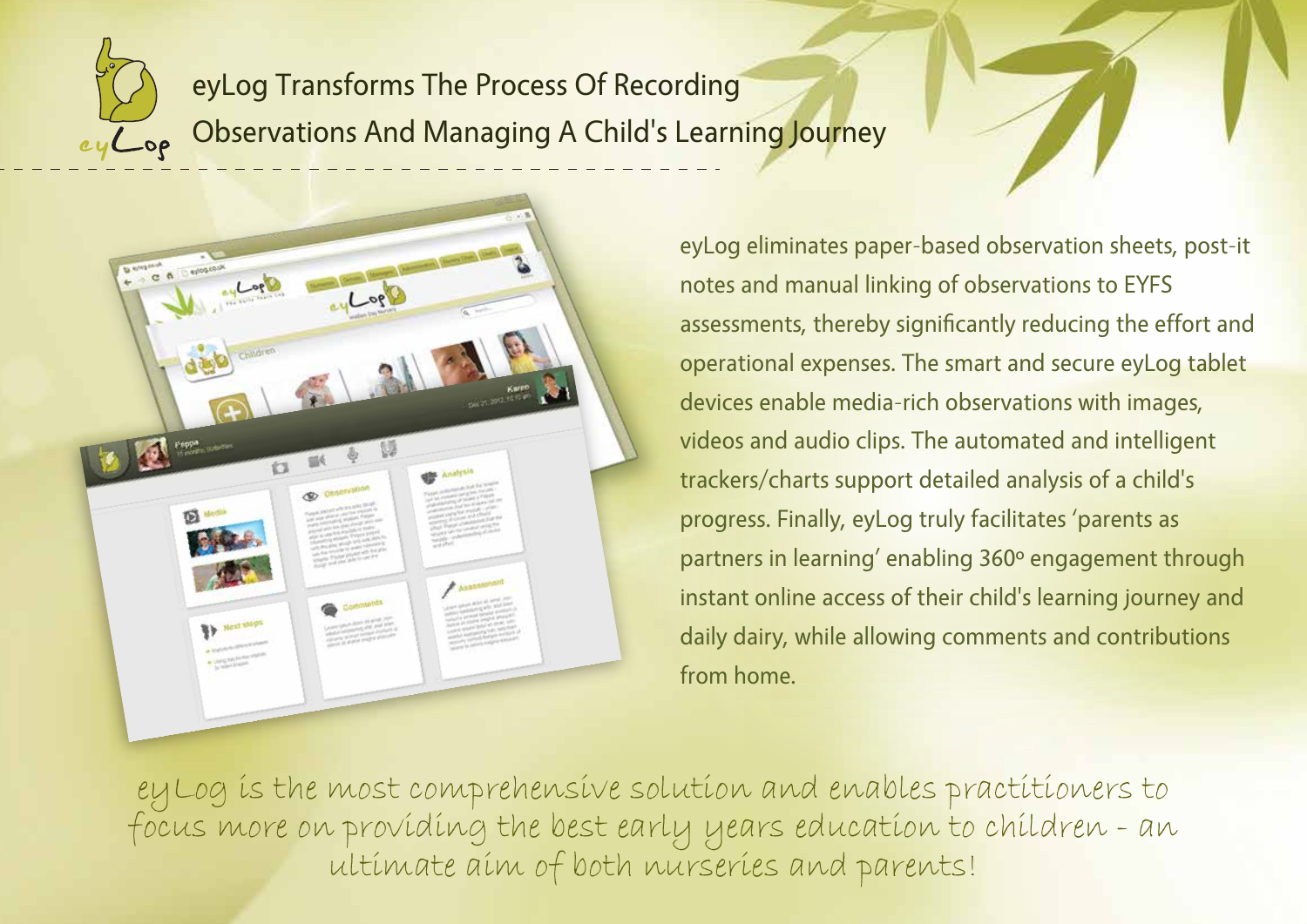#### Integrated EYFS Assessments

eyLog is compliant with the new 2012 EYFS framework and will enable you to create a comprehensive EYFS profile of the children in your nursery, associate observations with relevant learning goals through a single click and plan the next steps for the child to achieve the key learning aspects across all the EYFS learning areas.

#### Rich Multimedia - Images, Videos and Audio clips

A picture says a thousand words; A video, a million. Move away from the restrictions of a paper based learning journey by incorporating rich media (photos, videos and audios!). eyLog allows you to add multiple media to a single observation.

#### Online Learning Journey - Anytime, Anywhere

Observations saved on the tablet are immediately available and visible to all relevant practitioners and parents. The learning journey can be accessed with both the web and the tablet interfaces and observations can be filtered by date, observation type, featured text, or EYFS Assessments.

#### Built-in Review Process to Ensure Quality

Observations can be saved as Drafts and completed at a later point in time. Senior staff, such as room leaders, can be earmarked as "reviewers" of observations so that observations are reviewed before they are published to the learning journey. Drafts ensure that no single moment is lost and also helps to maintain the quality of the observations and the learning journey.

#### Instant Paperless Communication with Parents

The Daily Summary Sheet, Accident Sheet and All About Me form can be easily created and shared with parents, thereby reducing paperwork and saving time.

The integrated email messaging feature facilitates instant communication between the nursery and parents and eliminates the need for any add-on applications to send messages. You can share newsletters and send other notifications to parents using eyLog.

#### 360<sup>°</sup> Engagement with Parents

eyLog enables parents to understand their child's development on a more regular and real-time basis. You can share a child's learning journey with parents, increasing their involvement in the activities at the nursery. Parents can be notified automatically by e-mail as soon as a new observation is published to their child's learning journey.

eyLog also makes it possible for parents to contribute their observations at home, making the learning journey even more comprehensive and enabling a 360 degree view of the child's development in its early years. Nursery staff can review parent observations, link them to EYFS assessments, add their own comments and publish these to the child's learning journey.



## End-to-end Security

eyLog uses the Secure Sockets Layer (SSL) to encrypt all communication between the server and the tablets. We store all data on secure Cloud-based Servers in data centres located here in UK. All data is regularly backed-up onto redundant systems.

Both the tablet and the web interface support Role-based access with clearly defined access rights. Each nursery staff get a personal PIN number to access the tablets ensuring the traceability of observations to specific individuals.

eyLog offers fully locked-down secure tablet devices to ensure they are not misused in any manner - FaceBook, e-mails, etc., are all disabled on these specially configured high-security tablets.

## Export to PDF and HTML Download

The entire learning journey or entries within a specific date range can be exported as a PDF. This permits offline report submission to authorities if required. The child's online learning journey can be ordered in the same rich HTML format on a disc/ USB for parents to keep as a lifelong memory when the child moves on to another nursery or school.

## ECaT, CoEL, Leuven Scales, Montessori

eyLog supports Every Child a Talker (ECaT), Characteristics of Effective Learning (CoEL), Leuven Scales of Emotional Well-being and Involvement, and the Montessori framework thereby enabling you to focus and plan towards a well-rounded learning & development of the children.

### Intelligent Automated Trackers and Charts

eyLog enables you to track and analyse the progress of a child's early years development with automated trackers and interactive charts highlighting achieved milestones, assessed EYFS assessments and planning next steps. eyLog also includes End-of-Term, Progress Check at Age Two, and other reports that allows staff to monitor the observation recording process and brings their attention to overdue tasks.

### Offline Capability to Record Observations Outdoors in Garden/Park

eyLog allows you to record moments and complete observations from anywhere, even without internet connectivity such as outdoor visits to the garden /forest/park. Once you return to the nursery or as soon as a WiFi connection is available, the tablet will automatically save all data to eyLog servers.

#### Extensive Customisation for your Nursery/Group

The web interface can be customised to include the logo of the nursery. Parent's logging-in to the system clearly see the nursery logo and can relate eyLog as an offering from their trusted nursery. The names of the observation fields (such as "Observation", "Analysis", etc., can all be customised as per your current practices.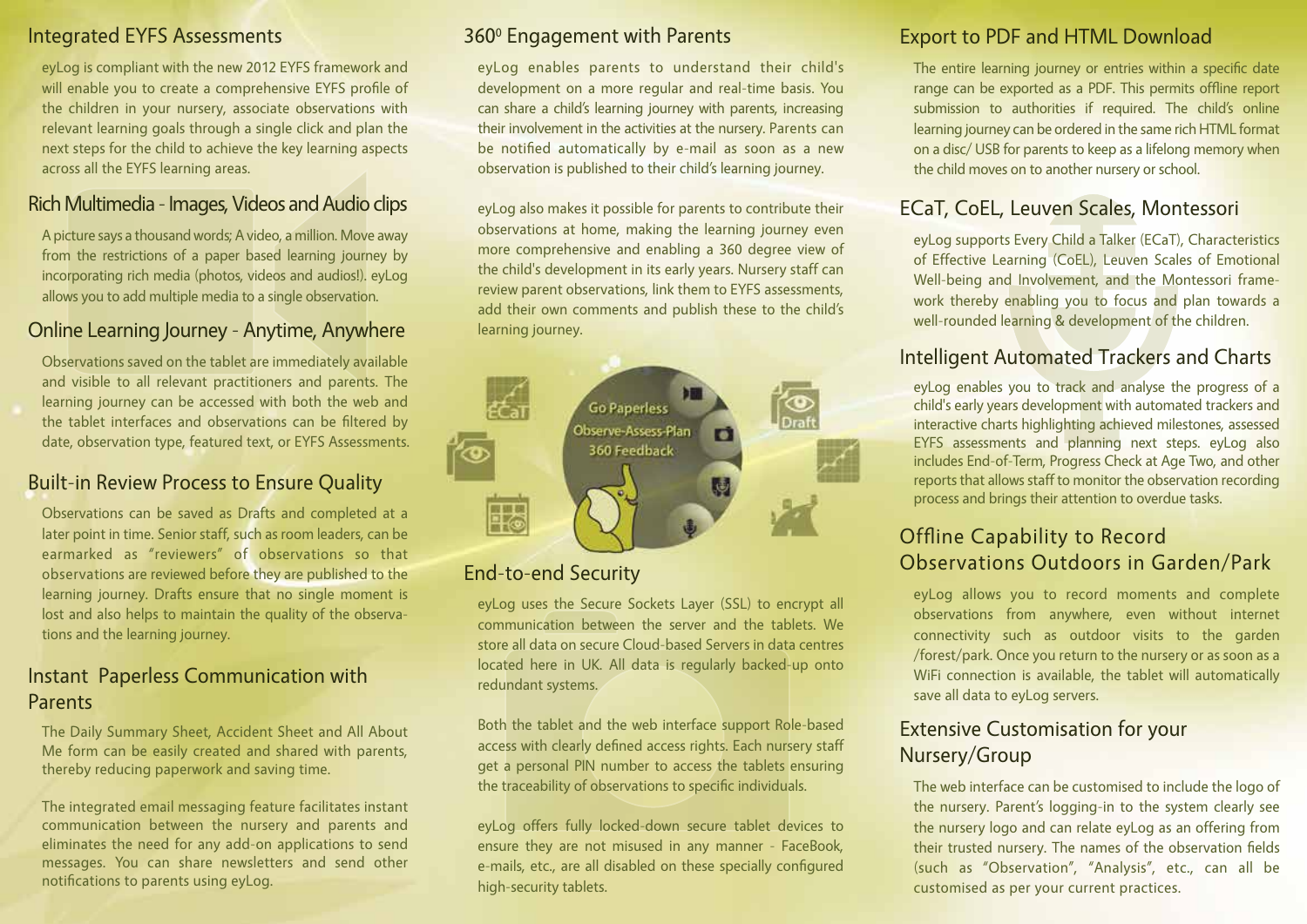

# What Nurseries And Parents Say

*"We are rolling-out eyLog to all the other 8 nurseries in our group.Our nursery managers and staff are excited about the new eyLog system for creating online learning journeys and share them more quickly and easily with parents. The automatic trackers help us keep a check on a child's progress."*

- Kerry Flinn, Facilities & Resources Manager, Acorn Childcare

*"On-boarding was simple and quick, and the support from eyLog team has been very prompt. eyLog has reduced laborious paperwork and post-it notes, and more importantly increased parent engagement. It is definitely recommended!"*

- Helen Hobbs, Managing Director, Wellies Day Nurseries

*"A highly effective system for observing and assessing children's progress, enables practitioners to see at a glance where there are gaps in children's development as well as identifying those children who are making exceptional progress. Parents are able to feed into this system by viewing observations of their children and inputting comments about events and progress that occurs at home."*

- Ofsted Report 2014, Anglia Sunshine Nurseries

*"Practitioners earlier had to spend time out from children to write up the observations and we no longer need to buy expensive printer cartridges, paper and separate cameras. I will save at least £3000 this year alone!"*

- Jacqui Stoneman, Owner, Anglia Sunshine Nurseries

*"Loved looking back at what my son has been doing and can't wait to see what he'll be getting up to. The videos are such a nice way of actually seeing what he does and how he interacts at nursery. This system is a fantastic addition to the already brilliant facility you have there!"*

- Carys Underwood, Parent using eyLog

*"I logged into eyLog and it is brilliant. I've just watched my child in a running race from yesterday and it was so good to see. This is going to be a great advantage."*

- Claudia Sharpe, Parent using eyLog